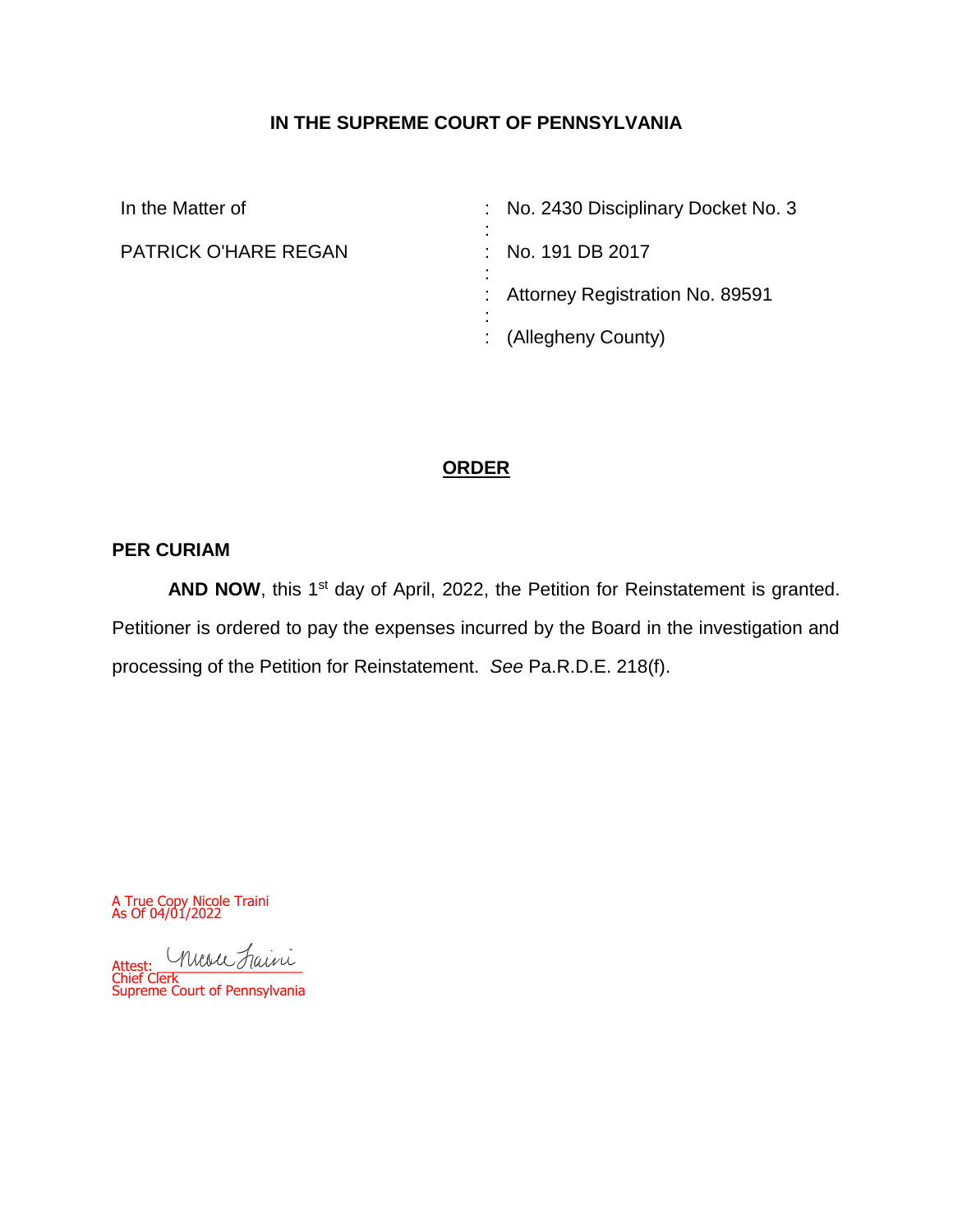### BEFORE THE DISCIPLINARY BOARD OF THE SUPREME COURT OF PENNSYLVANIA

| In the Matter of            | : No. 2430 Disciplinary Docket No. 3 |
|-----------------------------|--------------------------------------|
| <b>PATRICK O'HARE REGAN</b> | $\therefore$ No. 191 DB 2017         |
|                             | : Attorney Registration No. 89591    |
| PETITION FOR REINSTATEMENT  | : $(A \leq B)$ (Allegheny County)    |

## REPORT AND RECOMMENDATIONS OF THE DISCIPLINARY BOARD OF THE SUPREME COURT OF PENNSYLVANIA

## TO THE HONORABLE CHIEF JUSTICE AND JUSTICES OF THE SUPREME COURT OF PENNSYLVANIA:

Pursuant to Rule 218(c)(5) of the Pennsylvania Rules of Disciplinary Enforcement, The Disciplinary Board of the Supreme Court of Pennsylvania submits its findings and recommendations to your Honorable Court with respect to the above captioned Petition for Reinstatement.

### I. HISTORY OF PROCEEDINGS

By Order dated January 2, 2020, the Supreme Court of Pennsylvania suspended Petitioner, Patrick O'Hare Regan, from the bar of this Commonwealth for a period of two years, retroactive to the date of his temporary suspension on December 21, 2017. On January 20, 2021, Petitioner filed a Petition for Reinstatement. Office of Disciplinary Counsel ("ODC") responded to the Petition on March 15, 2021, stating that it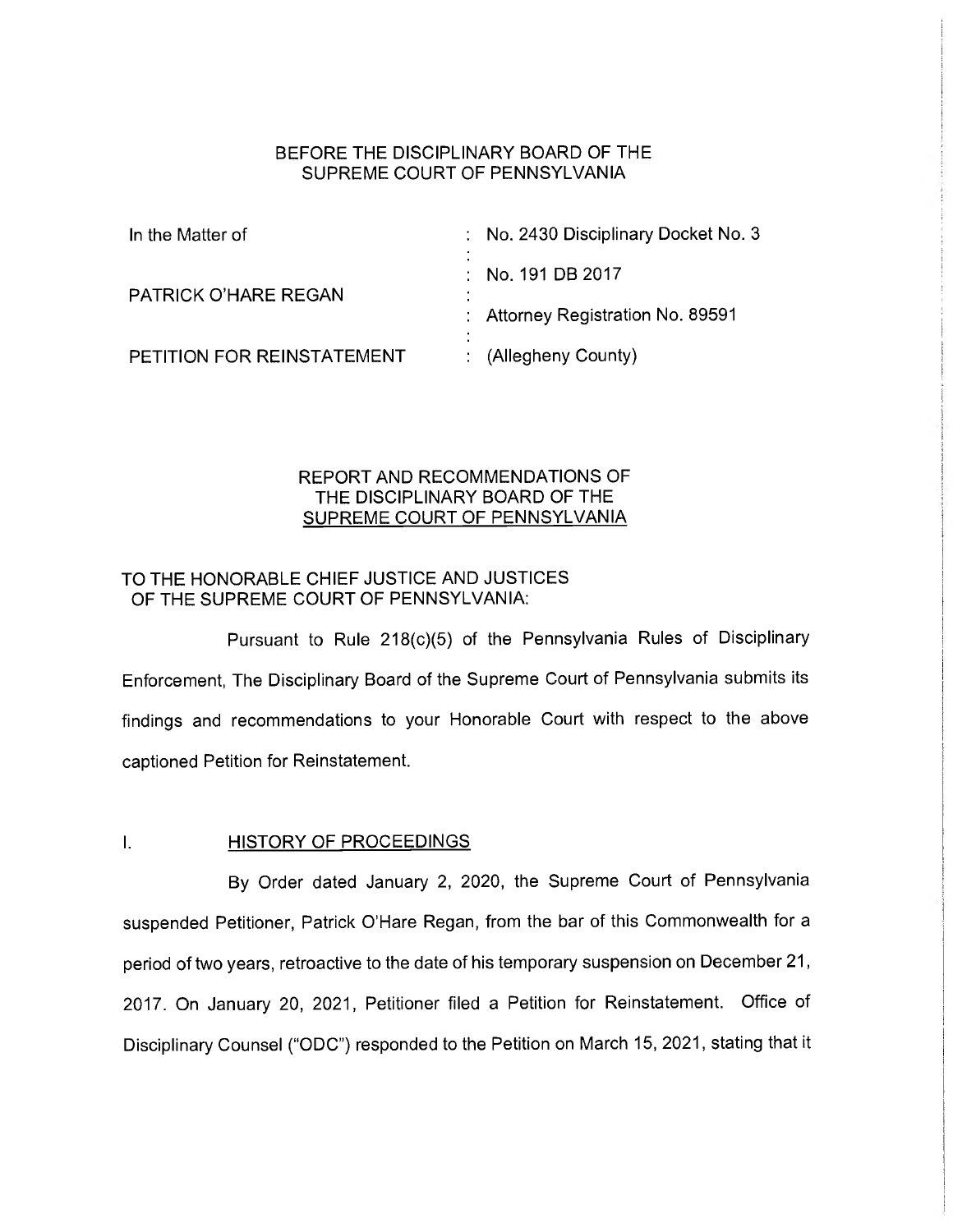had no basis to oppose Petitioner's reinstatement at that time, but reserved taking a full position until after the reinstatement hearing.

The parties did not request a pre-hearing conference. On July 14, 2021, a District IV Hearing Committee ("Committee") held a reinstatement hearing. Petitioner testified on his own behalf and presented the testimony of three character witnesses. Petitioner offered into evidence Petitioner's Exhibit 1, a character letter written on his behalf. ODC did not call any witnesses or offer any exhibits into evidence.

On August 30, 2021, Petitioner filed a post-hearing brief to the Committee, requesting that the Committee recommend to the Board that his Petition for Reinstatement be granted. On September 10, 2021, ODC filed a letter in lieu of brief to the Committee and stated that it did not oppose reinstatement.

By Report filed on October 21, 2021, the Committee concluded that Petitioner met his reinstatement burden by clear and convincing evidence and recommended that his Petition for Reinstatement be granted. The parties did not take exception to the Committee's Report and recommendation.

The Board adjudicated this matter at the meeting on January 21, 2022.

2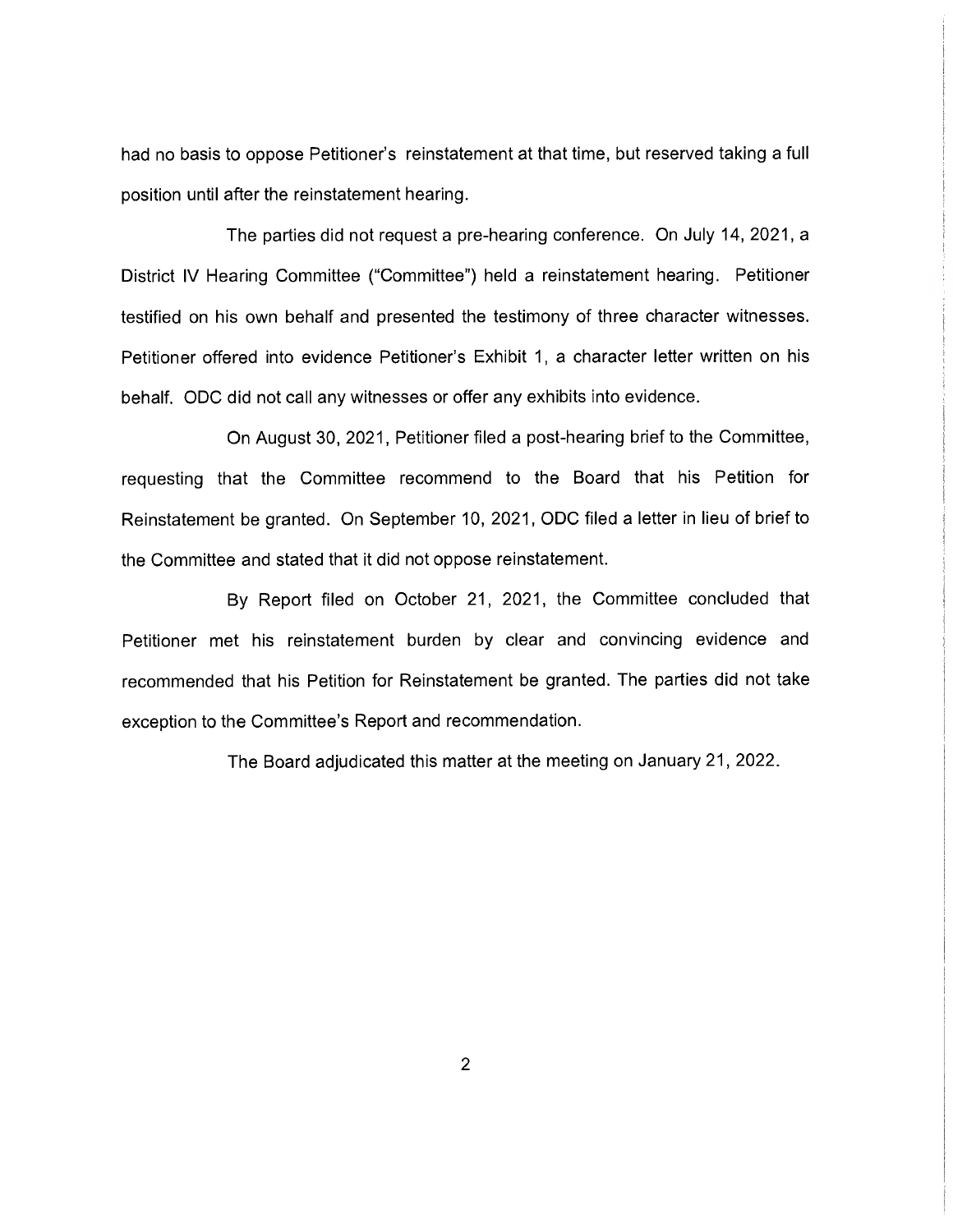#### II. FINDINGS OF FACT

The Board makes the following findings:

1. Petitioner is Patrick O'Hare Regan, born in 1971 and admitted to practice law in the Commonwealth in 2002. Petitioner is subject to the jurisdiction of the Disciplinary Board of the Supreme Court of Pennsylvania.

2. On June 12, 2017, Petitioner pled guilty in the United States District Court for the Eastern District of Pennsylvania to one count of Conspiracy to Commit Mail and Wire Fraud, in violation of 18 U.S.C. § 371.

3. The conviction was based on Petitioner's participation, along with others, in an illegal scheme to corrupt the contracting process for awarding the City of Allentown's contract for replacing the City's street lights. Reinstatement Questionnaire No. 4.

4. Petitioner's participation in the scheme lasted from December 2013 until approximately June 2015. Id.

5. The matter for which Petitioner entered his guilty plea involved a business venture separate from the practice of law. N.T. 27.

6. As part of his plea agreement, Petitioner was sentenced to a term of two years of probation with six months of home confinement on electronic monitoring, a special assessment of \$100, a \$5,000 fine, \$5,000 in restitution, and 40 hours of community service. N.T. 19.

7. Petitioner timely reported his conviction to ODC. N.T. 17.

3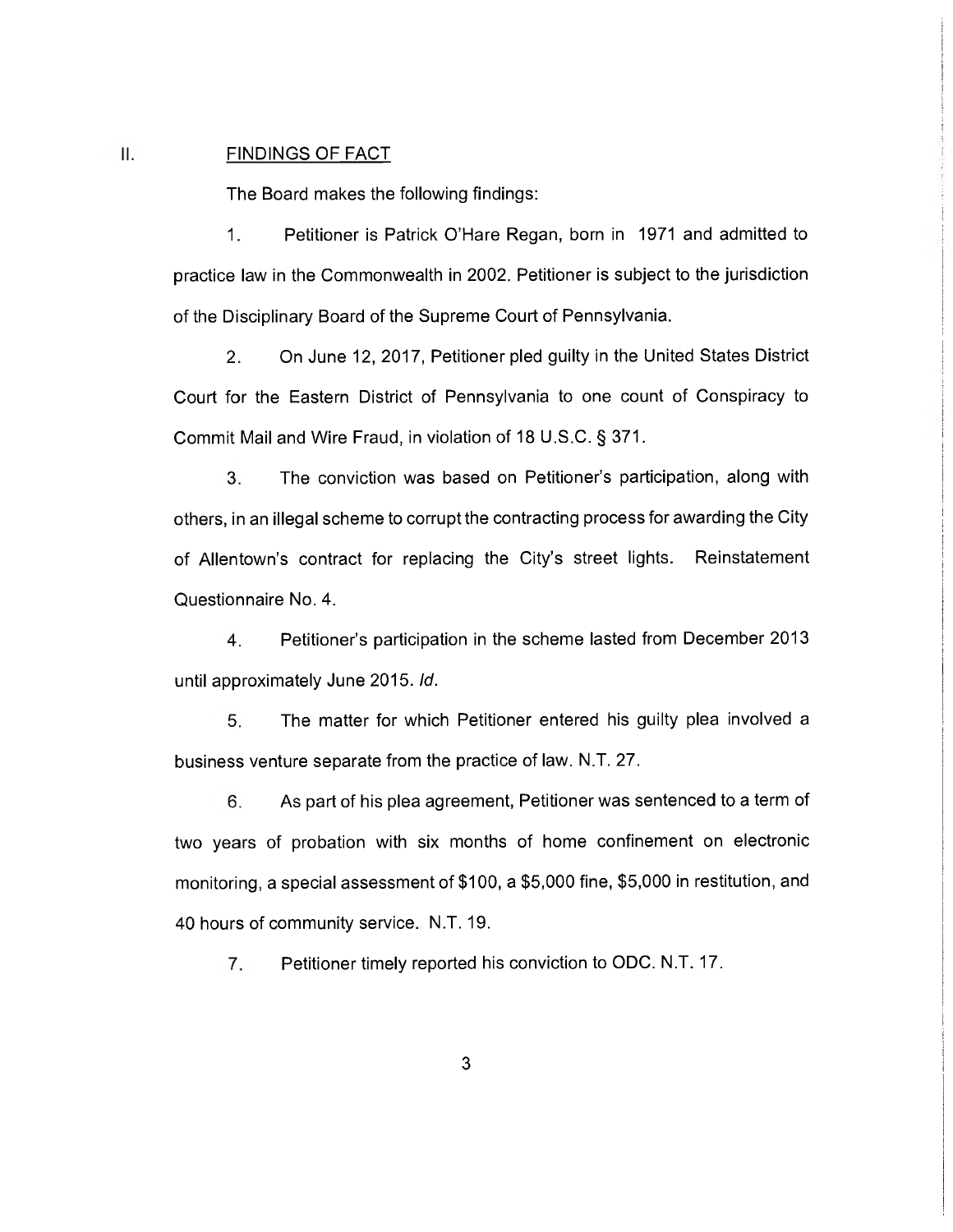8. Following his conviction, Petitioner and ODC filed a Joint Petition for Temporary Suspension and by Order dated December 21, 2017, the Court placed Petitioner on temporary suspension from the practice of law. N.T. 18.

9. On January 2, 2020, the Court suspended Petitioner for a period of two years, retroactive to the date of his temporary suspension.

10. Petitioner complied with Pa.R.D.E. 217 by filing his Statement of Compliance with the Disciplinary Board on January 22, 2018, following the entry of the Order of temporary suspension, and by filing his Supplemental Statement of Compliance on March 11, 2020, after entry of the Order suspending Petitioner for two years, retroactive to December 21, 2017. N.T. 18.

11. At the time of the reinstatement hearing, Petitioner had served his probation and satisfied the terms of his criminal sentence by paying the special assessment, fine, and restitution and completing 40 hours of community service. N.T.

12. Petitioner fulfilled his community service requirement by speaking to college students, primarily business students and future lawyers, on the subjects of business law and situational ethics. Petitioner spoke to several hundred students about his misconduct, his criminal conviction, and the suspension of his law license. N.T. 19-21.

13. Prior to the two year suspension imposed on January 2, 2020, Petitioner had no discipline of record. N.T. 26.

14. Petitioner testified credibly on his own behalf at the reinstatement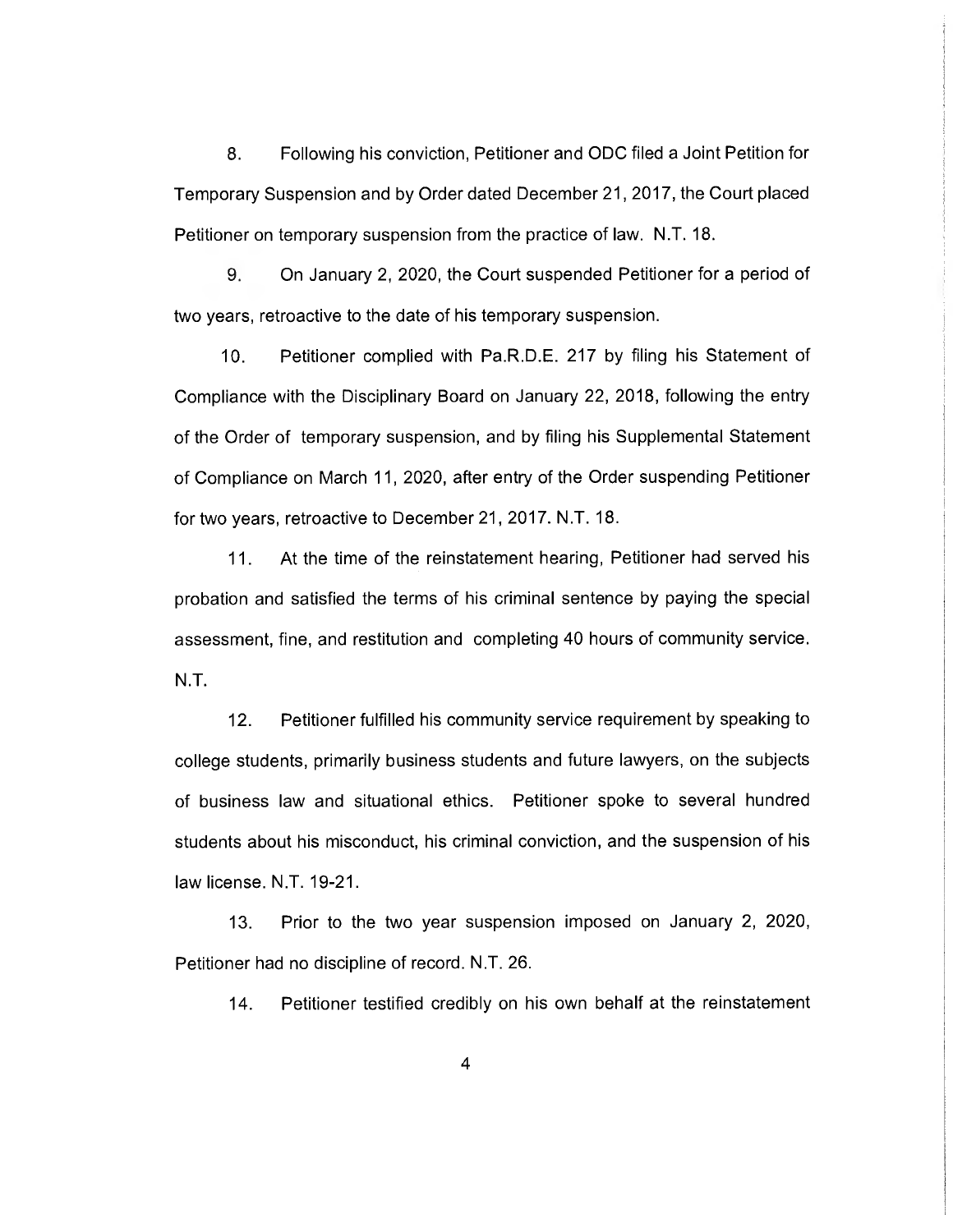hearing..

15. Petitioner filed his Petition for Reinstatement and Reinstatement Questionnaire on January 20, 2021. Petitioner testified that he could have filed for reinstatement one year earlier, but wanted to take time to reflect on his actions, continue to rehabilitate himself, and make sure he had the proper ethical mindset and moral mindset to be readmitted to the practice of law. N.T. 21-22.

16. Petitioner is genuinely remorseful and sincerely regrets the events that led to his suspension from the bar of the Commonwealth of Pennsylvania.

17. Petitioner took responsibility for the conduct that led to his criminal conviction and suspension.

18. Petitioner testified that he is still ashamed about his misconduct and considers it the biggest mistake of his life, for which he has extreme regret. N.T. 27-28.

19. Petitioner has been humbled and humiliated by his experience. Reinstatement Questionnaire No. 21.

20. Petitioner testified that he has spent a great deal of time reflecting on his actions and rehabilitating himself to the highest degree possible. N.T. 33.

21. Petitioner recognized that being a lawyer is an honor and a privilege and if given the opportunity to regain his law license, he credibly assured the Committee and the Board that his misconduct would never happen again. N.T. 33.

22. Petitioner acknowledged that while his conviction did not relate to the practice of law, the court system, or the administration of justice, any criminal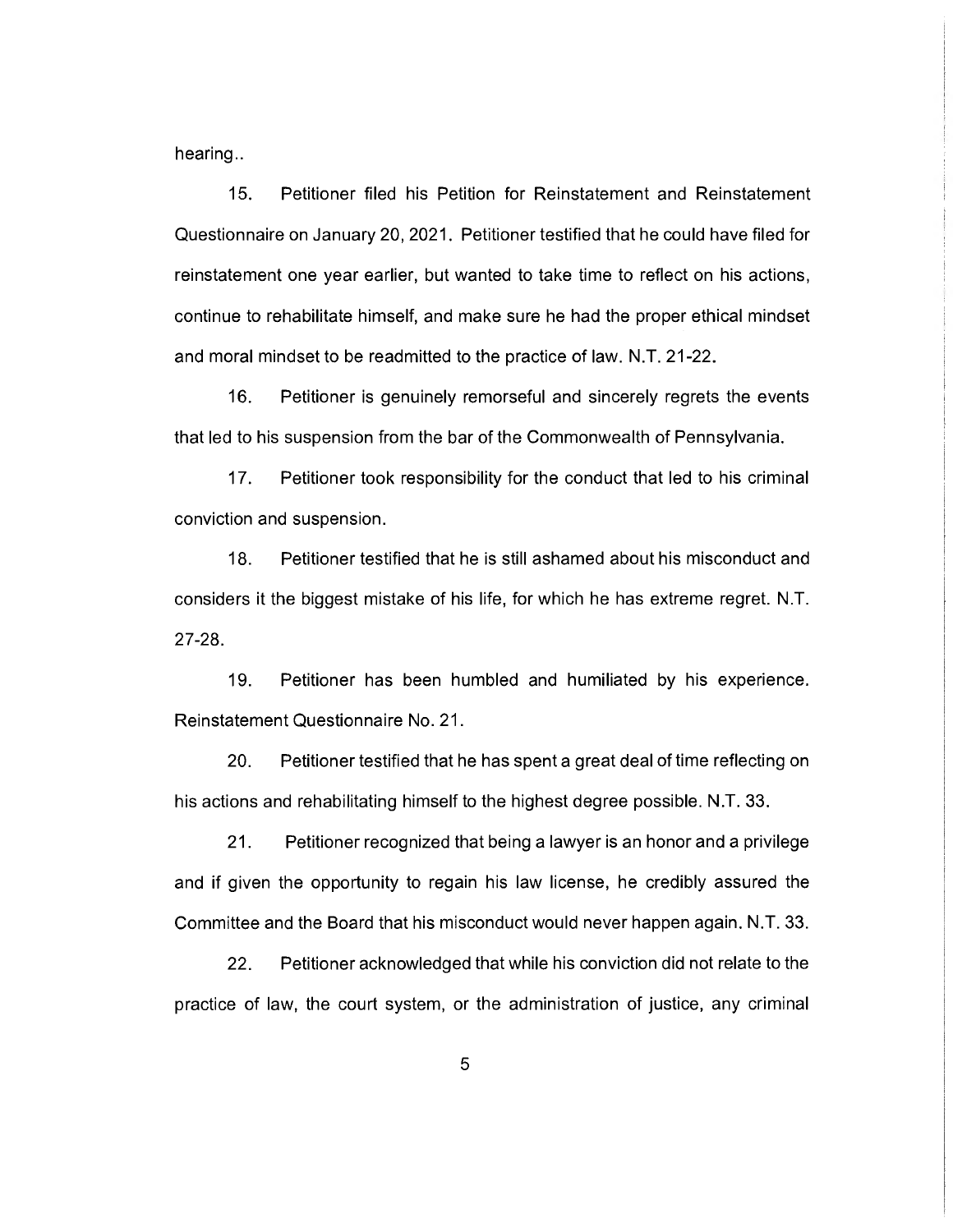conviction brings disrepute upon the legal profession. Id.

23. Petitioner testified that a lesson that he learned from his experience is that he did not make the right decisions in his life and making the wrong decisions can change the trajectory of a person's life. He realizes that honesty and integrity is at the heart of being a lawyer. N.T. 28, 29.

24. Petitioner testified that he has used his conviction and suspension as a teaching opportunity for his two sons, now aged 16 and 14. He has been open with them about his actions and explained to them that when a person does something wrong, there are consequences. N.T. 29-30.

25. During his suspension, Petitioner engaged in community activities by voluntarily coaching sports at his sons' schools, serving as a volunteer on the athletics council, and participating on education scholarship committees. N.T. 23, 31

26. Petitioner testified that he is currently employed as the Vice President of Sales at a company called System One located in Pittsburgh and has been employed at the company since August 2017. N.T. 24. Petitioner explained that his company is a recruiting staffing firm with 50 offices across the United States. His responsibilities are centered mainly around western Pennsylvania, where he oversees sales efforts and recruiters. N.T. 37.

27. System One is aware of Petitioner's criminal conviction. N.T. 25.

28. Petitioner intends to continue working in his current role even if he is able to achieve reinstatement, as he is satisfied with his employment at this time.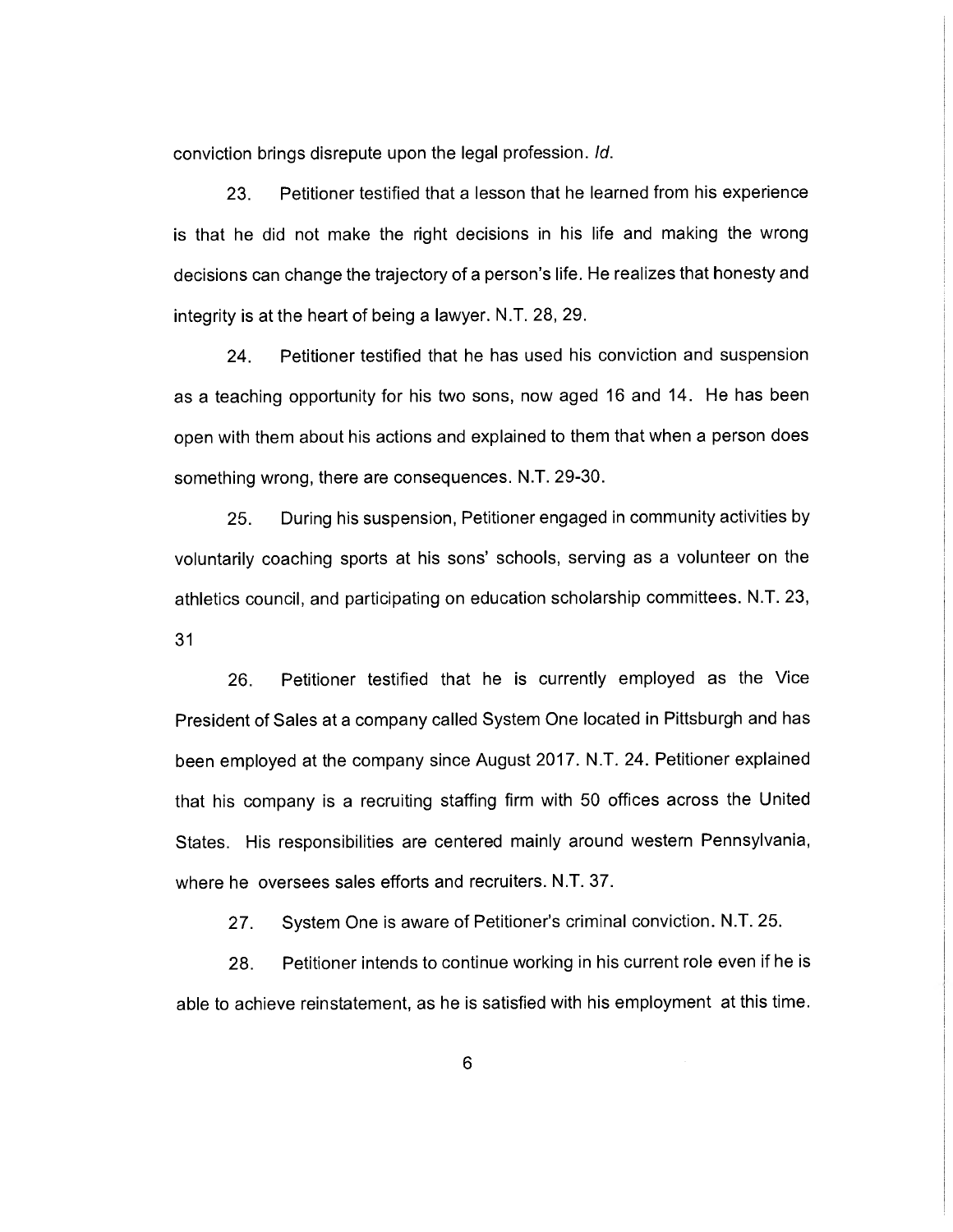Petitioner testified that he would like to be reinstated to the bar because he worked hard to get his law license and would like to have the ability to practice law in the future if he should so choose. N.T. 31-32.

29. Prior to the filing of his Petition for Reinstatement, Petitioner completed 41 Continuing Legal Education credits, including 17 in ethics (the CLE requirement for reinstatement is 36 credits hours), by taking courses, live and online, on a variety of subjects. Reinstatement Questionnaire No. 19(a).

30. In addition to his own testimony, Petitioner presented the credible testimony of three character witnesses.

31. David DelFiandra, Esquire is a Pennsylvania attorney who is a partner at the firm of Leech, Tishman, Fuscaldo, & Lampl, LLC, located in Pittsburgh. He testified that he met Petitioner in law school in 1996 and has remained close friends with him ever since. N.T. 46-47.

32. Mr. DelFiandra testified that he has always found Petitioner to be reliable, trustworthy, and loyal. N.T. 47. He further testified that Petitioner's truthfulness and honesty are "top-notch" and he is a "straight-shooter." N.T. 48.

33. Mr. DelFiandra testified that Petitioner's involvement in the crime that led to his suspension was out of character for Petitioner, and that Petitioner is remorseful for his conduct. Finally, he testified that he believes that Petitioner has the requisite character to be reinstated to the practice of law. N.T. 49

34. Chad Tomosovich, Esquire is a Pennsylvania attorney who has his own firm, Galanter Tomosovich, LLC, located in Pittsburgh. Mr. Tomosovich has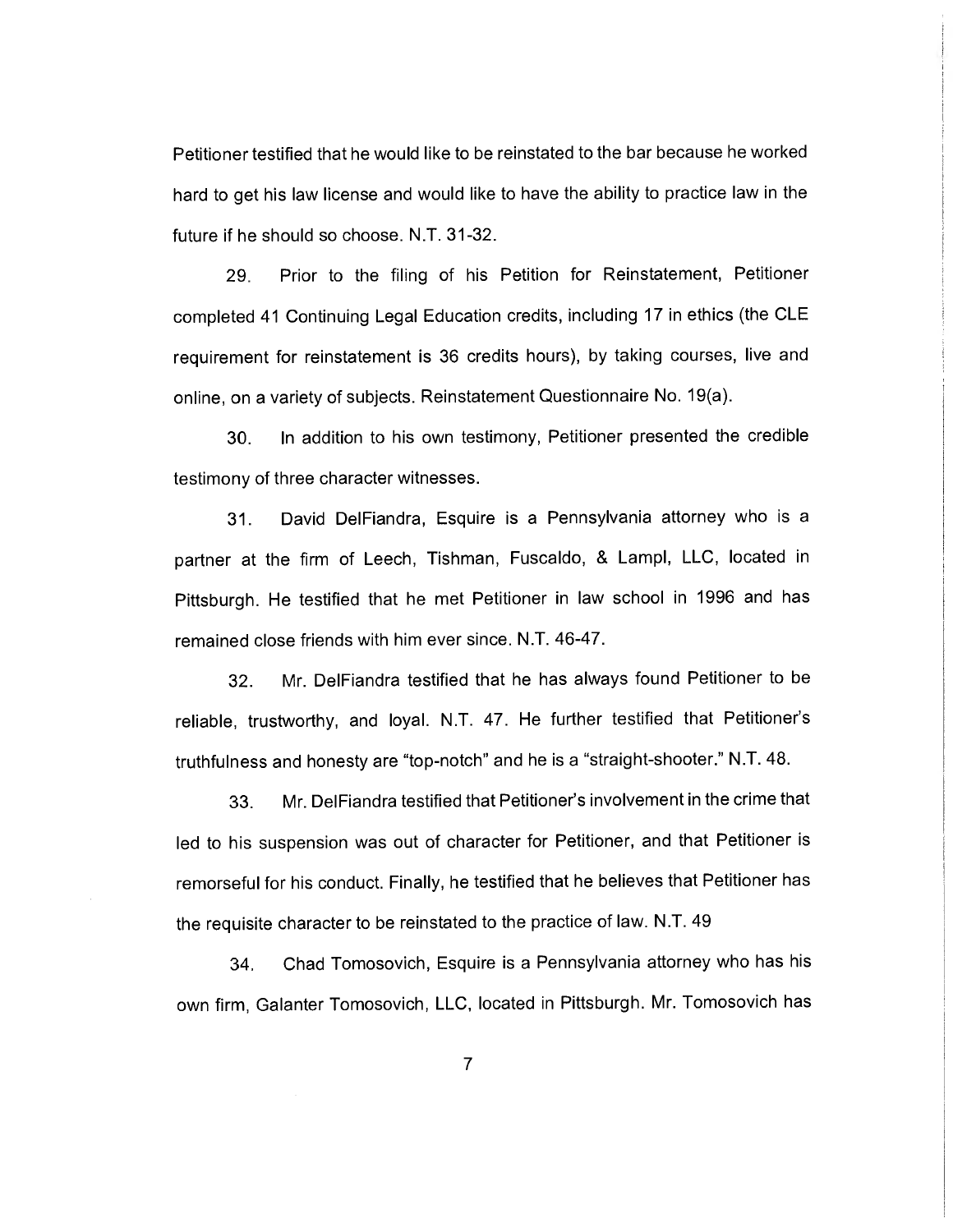been a friend and colleague of Petitioner for approximately 20 years. N.T. 56-57.

35. Mr. Tomosovich described Petitioner as responsible, honest, and possessing a high level of integrity. He testified that Petitioner has expressed remorse for his criminal conduct, and he has no hesitancy in recommending his reinstatement. N.T. 58-59.

36. Paul Daniel Sullivan, Esquire is a member of the Pennsylvania bar. He does not practice law at this time and currently works as the President of International Business Development for Acrow Corporation of America. N.T. 64- 65.

37. Mr. Sullivan met Petitioner in law school approximately 25 years ago, and they have remained friends through the years. Mr. Sullivan described Petitioner as one of his closest friends. N.T. 65.

38. Mr. Sullivan described Petitioner as a person of integrity and honesty, a great friend, a family man, someone who is eager to assist and help people, and a man of service. N.T. 66-67.

39. Mr. Sullivan testified that Petitioner accepted full responsibility for his criminal conduct, is genuinely remorseful for his actions, and has spent a great effort in atoning for the same, including by sharing his story with others in an effort to deter similar conduct as part of his community service obligations. N.T. 69 -71.

40. Petitioner submitted a character letter from Joseph L. Bielevicz, Detective, City of Pittsburgh, Bureau of Police. Petitioner's Exhibit 1.

41. In his letter, Mr. Bielevicz stated that he has known Petitioner since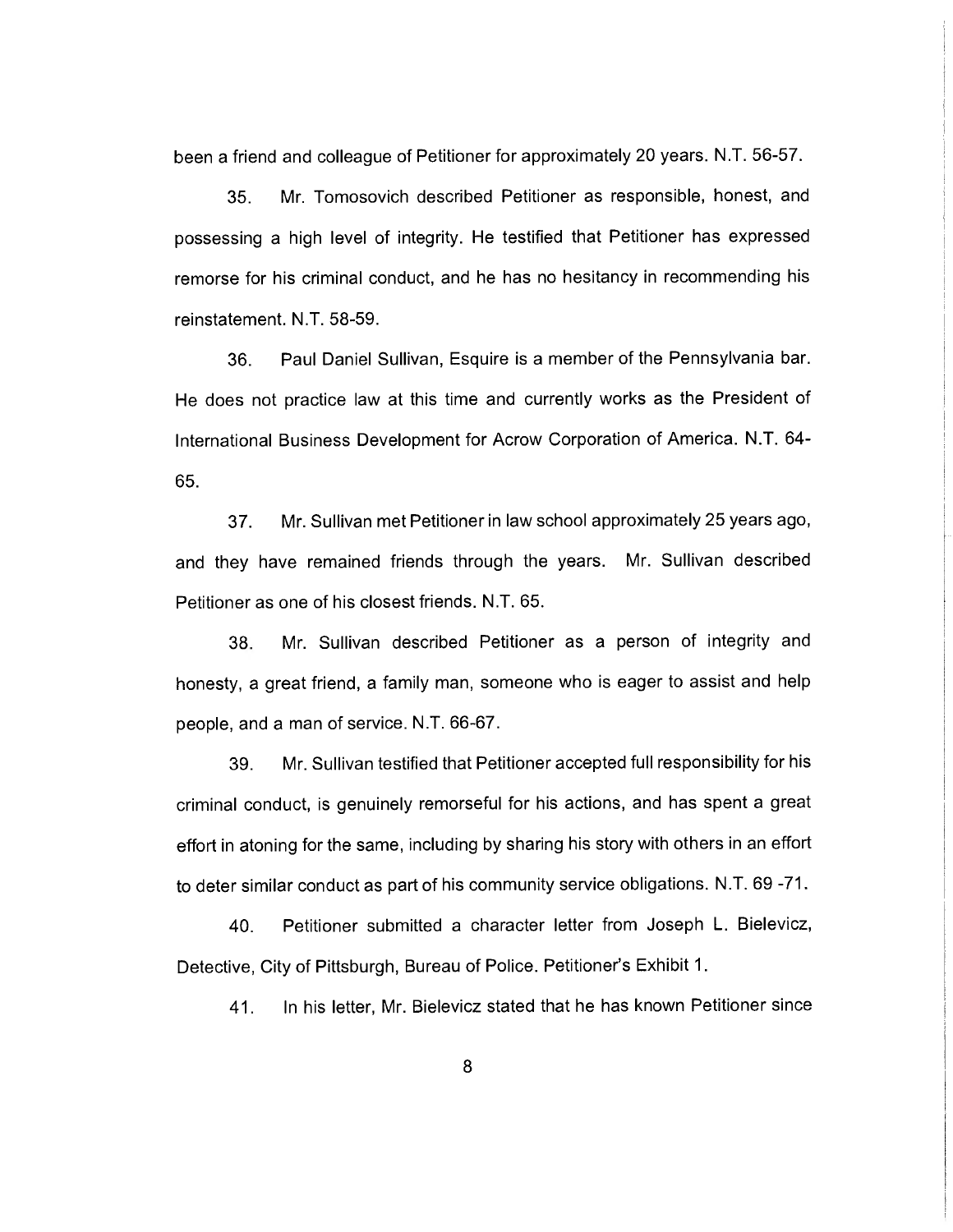he was 13 years old, and they attended grade school and high school together. Mr. Bielevicz described Petitioner as a good and devoted family man, and vouched for Petitioner's moral character, generosity and willingness to help those in need, and remorse for his actions.

42. ODC does not oppose reinstatement.

## III. CONCLUSIONS OF LAW

1. Petitioner demonstrated by clear and convincing evidence that he has the moral qualifications, competency and learning in the law required for admission to practice law in this Commonwealth. Rule 218(c)(3), Pa.R.D.E.

2. Petitioner demonstrated by clear and convincing evidence that his resumption of the practice of law will be neither detrimental to the integrity and standing of the bar or the administration of justice nor subversive of the public interest. Rule 218(c)(3), Pa.R.D.E

### IV. DISCUSSION

Petitioner seeks readmission to the practice of law following his suspension for a period of two years, ordered by the Supreme Court of Pennsylvania on January 2, 2020, retroactive to December 21, 2017. Pursuant to Rule 218(a)(1), Pa.R.D.E., an attorney who is suspended for a period exceeding one year may not resume the practice of law until reinstated by the Court.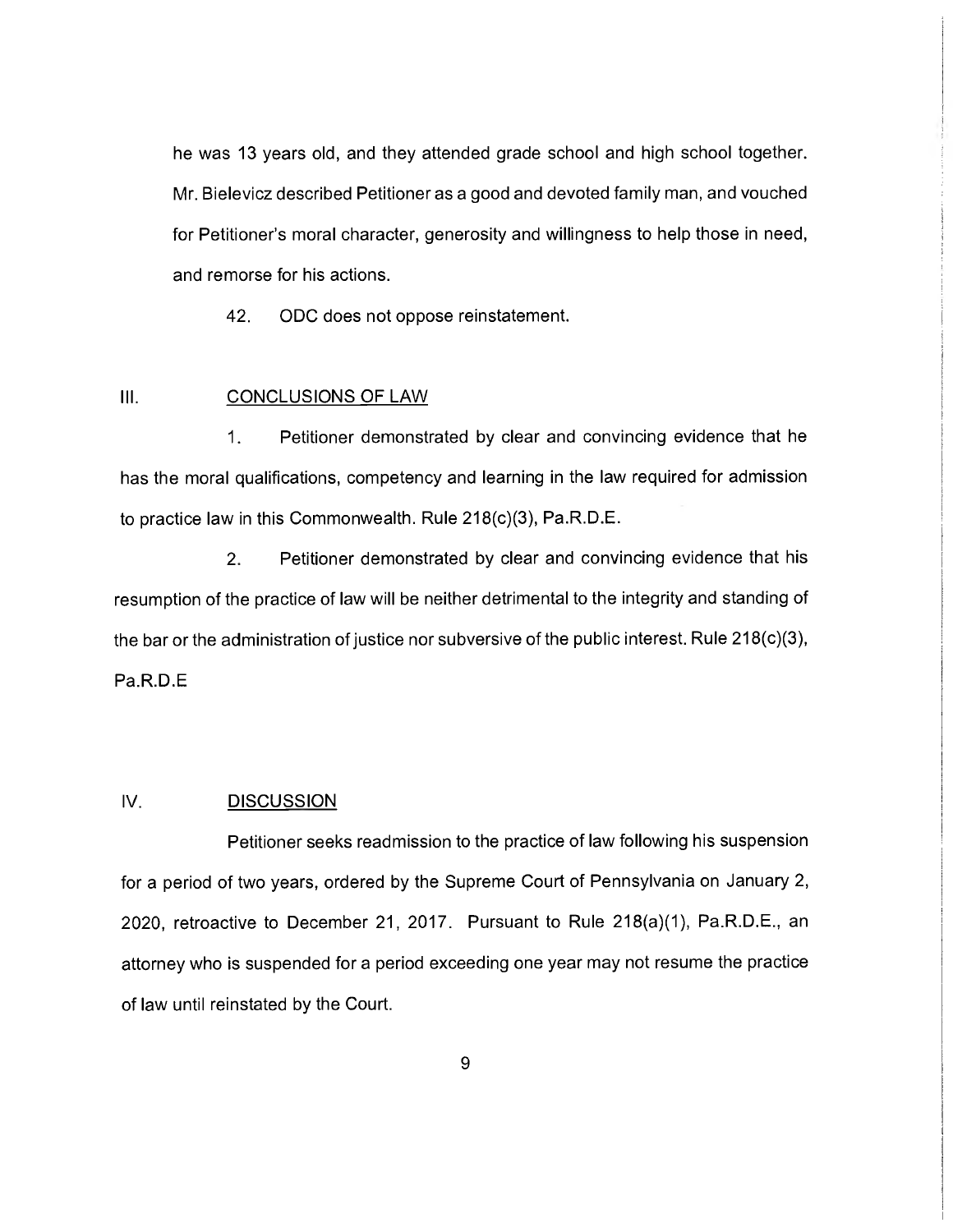Petitioner bears the burden of proving by evidence that is clear and convincing, that he is morally qualified, competent and learned in the law and that his resumption of the practice of law will not be detrimental to the integrity and standing of the bar or the administration of justice nor subversive of the public interest. Pa.R.D.E. 218(c)(3). This burden is not light, and reinstatement is not automatic. A reinstatement proceeding is a searching inquiry into a lawyer's present professional and moral fitness to resume the practice of law. The object of concern is not solely the transgressions that gave rise to the lawyer's suspension, but rather, the nature and extent of the rehabilitative efforts made since the time the sanction was imposed and the degree of success achieved in the rehabilitative process. Philadelphia News, Inc. v. Disciplinary Board of the Supreme Court of Pennsylvania, 363 A.2d 779, 780-781 (Pa. 1976).

The Hearing Committee weighed the evidence and recommended that Petitioner be reinstated. ODC raised no concerns in its response to the Petition for Reinstatement and after the hearing, does not oppose reinstatement. Upon our independent review of the record, we conclude that Petitioner met his reinstatement burden and we recommend that his Petition for Reinstatement be granted.

Petitioner was suspended as a result of his guilty plea to one count of Conspiracy to Commit Mail and Wire Fraud, in violation of 18 U.S.C. § 371, for which he was sentenced to two years of probation with six months of home confinement on electronic monitoring, a special assessment, a fine, restitution, and community service. Petitioner's conviction was based on his participation in an illegal scheme to corrupt the contracting process for awarding the City of Allentown's contract for replacing the City's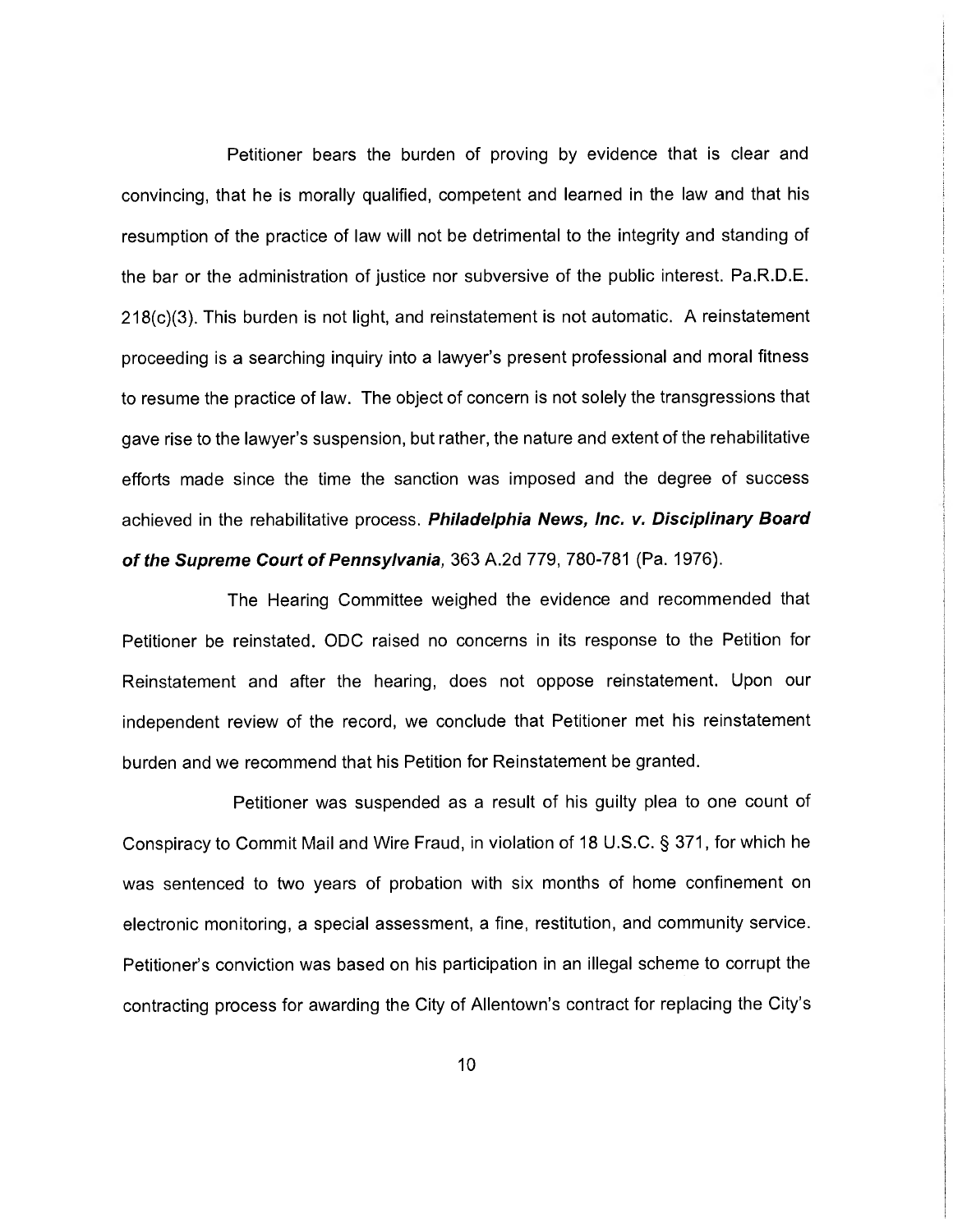street lights. Petitioner timely reported his conviction and cooperated with ODC by agreeing to his temporary suspension pending his disciplinary hearing. Petitioner served his probation without incident and completed all of the terms of his sentence. Notably, Petitioner fulfilled his community service requirements by speaking to college students about business law and situational ethics and sharing his experiences and lessons learned.

At the reinstatement hearing, Petitioner fully acknowledged his criminal misconduct and that his actions warranted suspension of his license to practice law. Petitioner did not minimize or justify his criminal conduct and fully appreciates that even though his criminal actions did not involve the practice of law or the court system, his conviction brought disrepute upon the legal profession.

Petitioner expressed credible and sincere remorse for his misconduct. He described his experience as humbling and humiliating, and noted that prior to his conviction he had maintained a blemish-free disciplinary record for 16 years. Petitioner spent time while suspended reflecting on his wrongdoing and intentionally delayed filing for reinstatement because he wanted to ensure that he was fully rehabilitated and had the proper "ethical mindset' and "moral mindset" to be readmitted. Petitioner shared how he made a point to talk about his transgressions with his teenage sons in order to teach them a life lesson that there are consequences when a wrong is committed. Petitioner sincerely assured the Committee and the Board that if he is fortunate enough to regain his law license, he will never again engage in similar misconduct.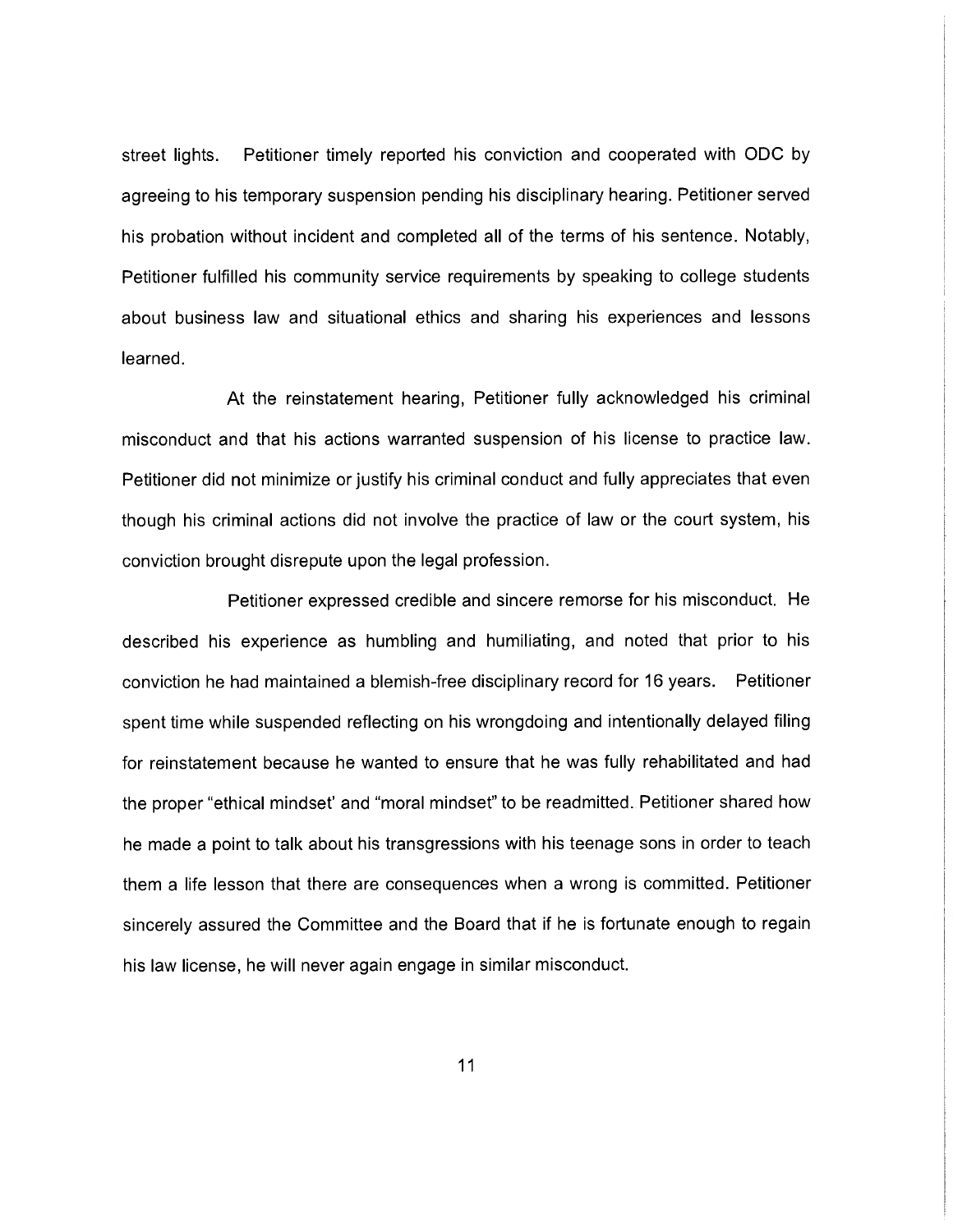Petitioner established that he engaged in efforts during suspension to rehabilitate himself. Petitioner maintained continuous employment as the Vice-President of Sales for System One, a recruiting staffing firm, where he is responsible for the sales force in western Pennsylvania. This position does not entail the practice of law and there is no evidence to suggest that Petitioner engaged in the unauthorized practice of law during his period of suspension. Petitioner intends to remain in his current position at System One if reinstated, explaining that while he is satisfied with his current employment, he worked hard to gain his law license and would like to have the ability to practice law in the future if he should so choose. In that regard, Petitioner took action to maintain his currency and learning in the law by fulfilling the Continuing Legal Education requirements necessary for reinstatement in excess of the amount required for reinstatement. Petitioner engaged in community activities during his suspension by volunteering to coach his sons' sports teams, serving on an athletic council, and serving on scholarship committees.

Petitioner's three character witnesses bolstered Petitioner's own testimony and provided valuable insight into his character and qualifications. The credible testimony of these witnesses supports the conclusion that Petitioner is rehabilitated from his misconduct and is professionally and morally fit. The three Pennsylvania lawyers who testified on Petitioner's behalf have known him for many years as a friend and as a colleague and hold him in esteem as a reliable, trustworthy, and honest individual who possesses a high level of integrity. These witnesses credibly described Petitioner's genuine expressions of remorse for his transgressions. The character letter written by

12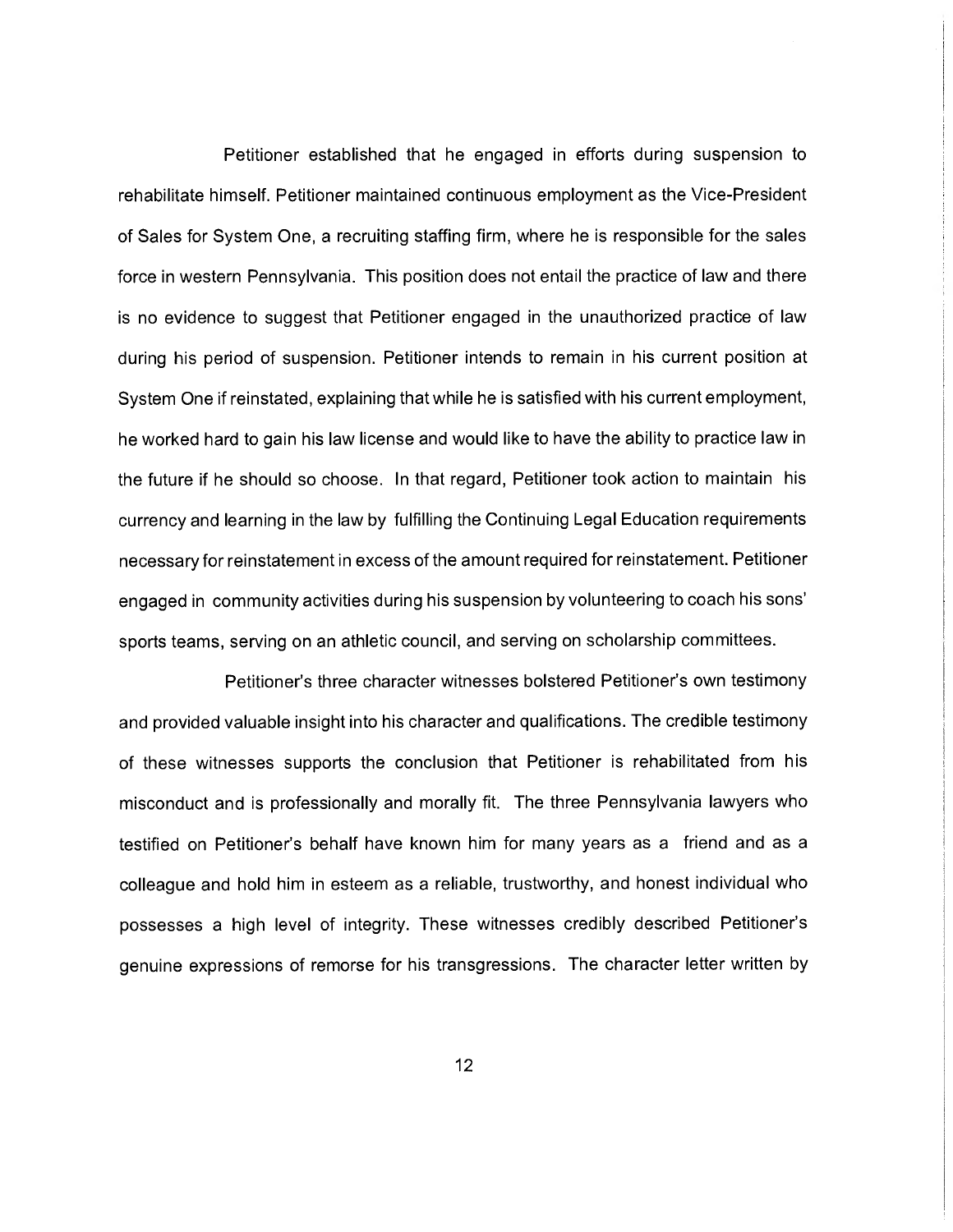City of Pittsburgh Detective Joseph Bielevicz likewise vouched for Petitioner's integrity and supports the conclusion that Petitioner has the moral qualifications to be reinstated.

The record established that Petitioner spent his suspension period engaged in genuine rehabilitation and is fit to practice law. Petitioner met the requirements of Rule 218(c)(3), Pa.R.D.E., by presenting credible evidence of his moral qualifications, competency and learning in the law. Petitioner admitted that his misconduct represented a serious breach of his ethical duties and caused his suspension, and he demonstrated via his own credible testimony and the credible testimony of his character witnesses, that his resumption of the practice of law will not harm the public or be detrimental to the integrity of the profession. Under similar circumstances, the Court has granted reinstatement from suspension. See, In the Matter of Robert William Stein, No. 90 DB 2012 (D. Bd. Rpt. 10/19/2018) (S. Ct. Order 1/4/2019) (reinstatement following suspension for five years on consent retroactive to the temporary suspension for conviction of violation of the Sherman Act); In the Matter of Robert M. Danenberg, No. 130 DB 2010 (D. Bd. 10/27/2016) (S. Ct. Order 12/2/2016) (reinstatement following suspension for five years retroactive to the temporary suspension for conviction of conspiracy to commit wire fraud); In the Matter of Danielle M. Ross, No. 179 DB 2013 (D. Bd. Rpt. 5/10/2016) (S. Ct. Order 6/6/2016) (reinstatement following 26 month suspension retroactive to the temporary suspension for conviction of attempting to evade or defeat tax).

Petitioner's original misconduct necessitated his removal from the practice of law for the protection of the public and to preserve the integrity of the courts and the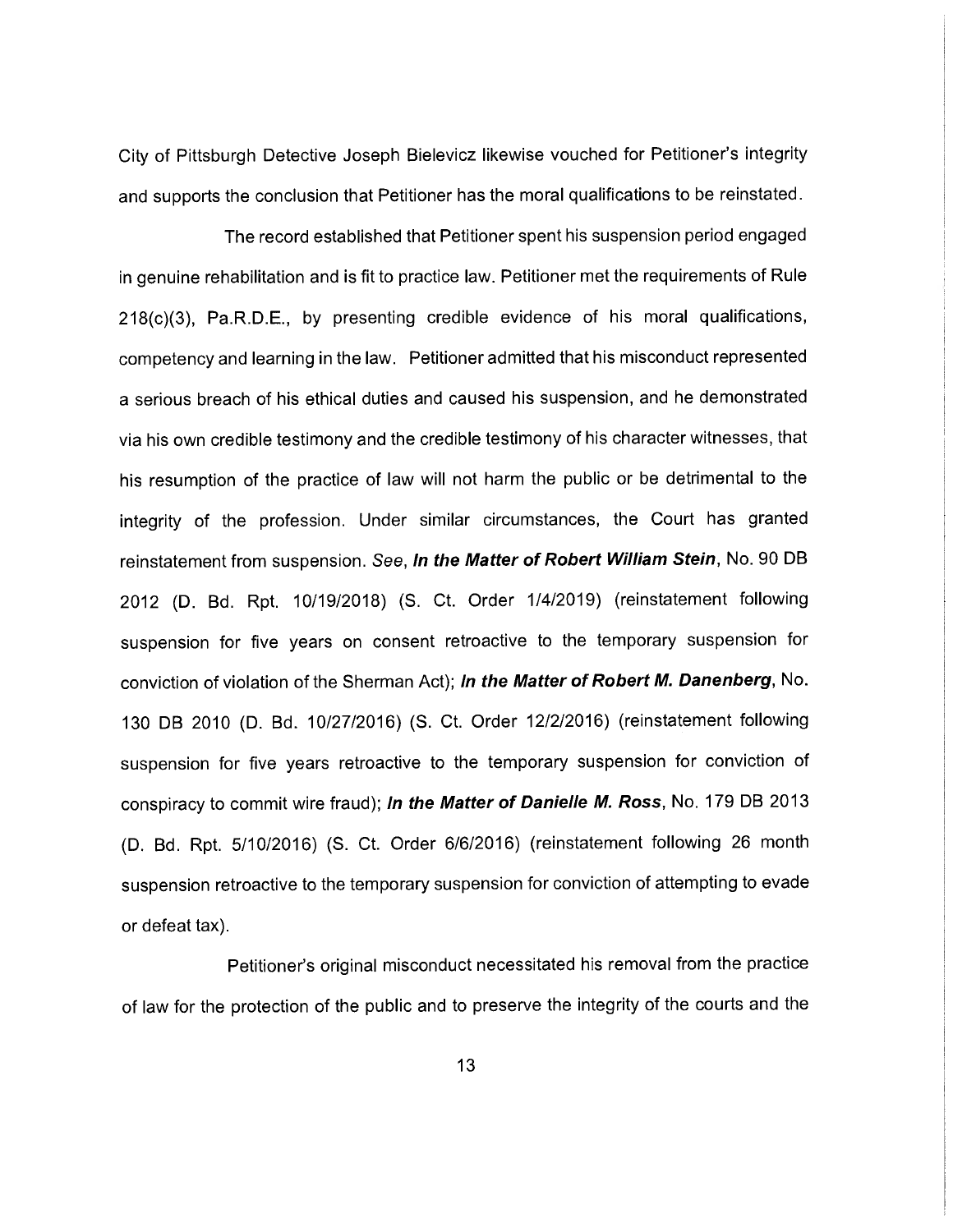reputation of the legal profession. Upon this record, Petitioner clearly and convincingly met his reinstatement burden and the Board recommends that the Petition for Reinstatement be granted.